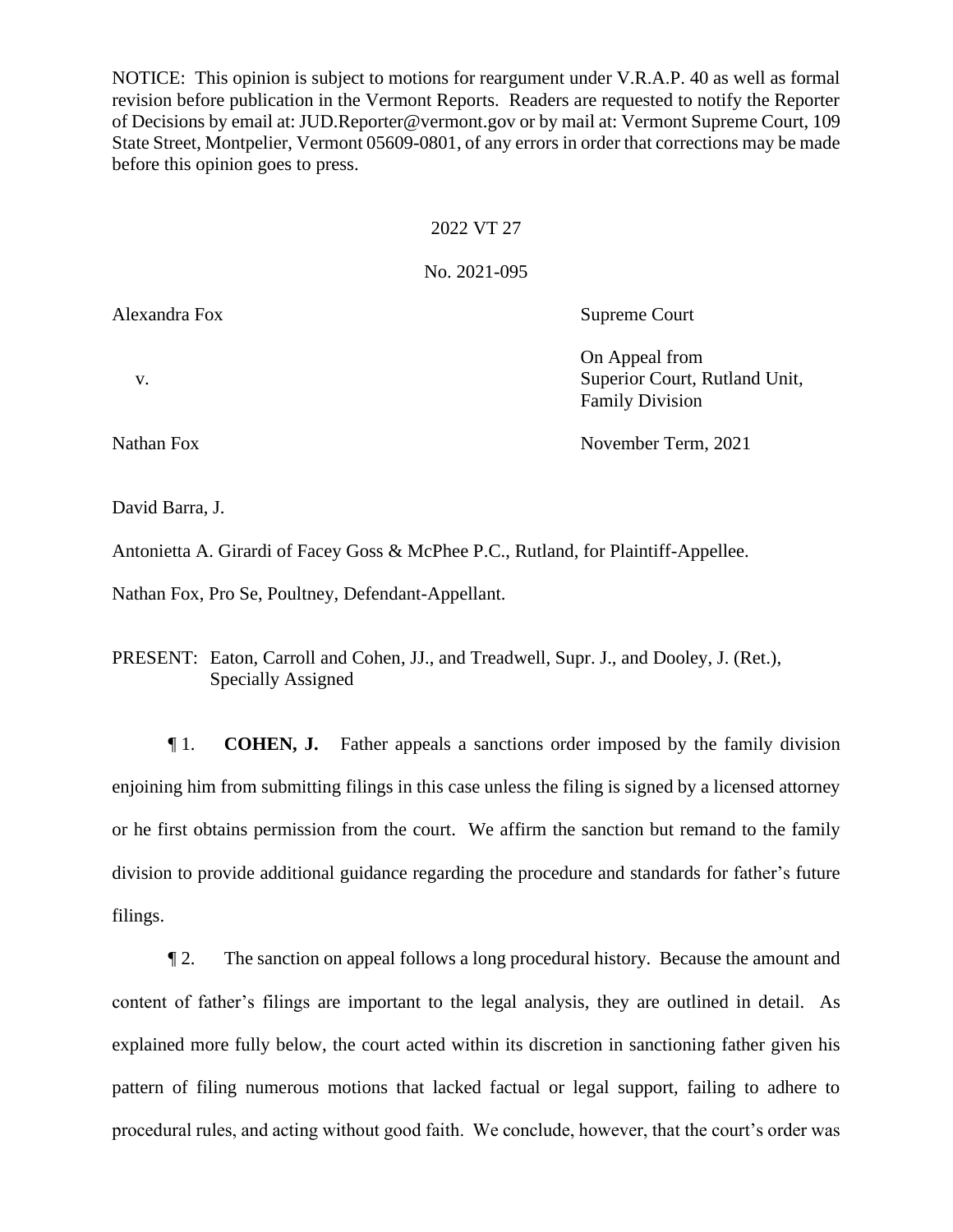overly broad in scope because it applies to all of father's submissions to the court in this matter and does not clearly provide father with instructions on how to comply. Therefore, we remand for the court to amend its sanctions decision accordingly.

### I. Procedural History

¶ 3. Mother and father married in 2014 and have one child together, a daughter born in 2016. They divorced in 2018, by which time mother and daughter had been living in Vermont for over a year. At that time, father was on active military duty and stationed in Florida. In the final divorce order based on the parties' stipulation, mother was awarded sole physical and legal parental rights and responsibilities (PRR) for daughter, subject to father's right to parent-child contact (PCC) and mother's duty to keep father informed as to legal decisions made for daughter. The decree provided father with the right to overnight visitation when he traveled to Vermont and permitted father to pay for daughter to travel to Florida for long weekends. The parents agreed to alternate holidays with daughter. In 2019, father left the military and relocated to New York state. He began to seek increased visitation time with daughter.

¶ 4. Over the next several years, father and mother engaged in constant litigation related to PRR, PCC, and child support. Mother had counsel throughout the process, and father represented himself. Father regularly filed multiple motions in a short timeframe. For example, he filed three motions on December 3, 2019, four motions on February 21, 2020, and four motions in the span of three days in March 2020. A pattern emerged in father's filings: they were numerous, duplicative, lacked factual or legal support, did not conform to procedural rules, and appeared to be made without good faith. The family division and court personnel repeatedly explained to father how to file properly, but he either did not respond or refused to follow the correct procedure. Many times during the litigation, mother alleged that father was abusing the court process and continuously failed to properly serve mother when he filed motions with the court; on more than one occasion, she sought sanctions against him. The following provides a chronological sampling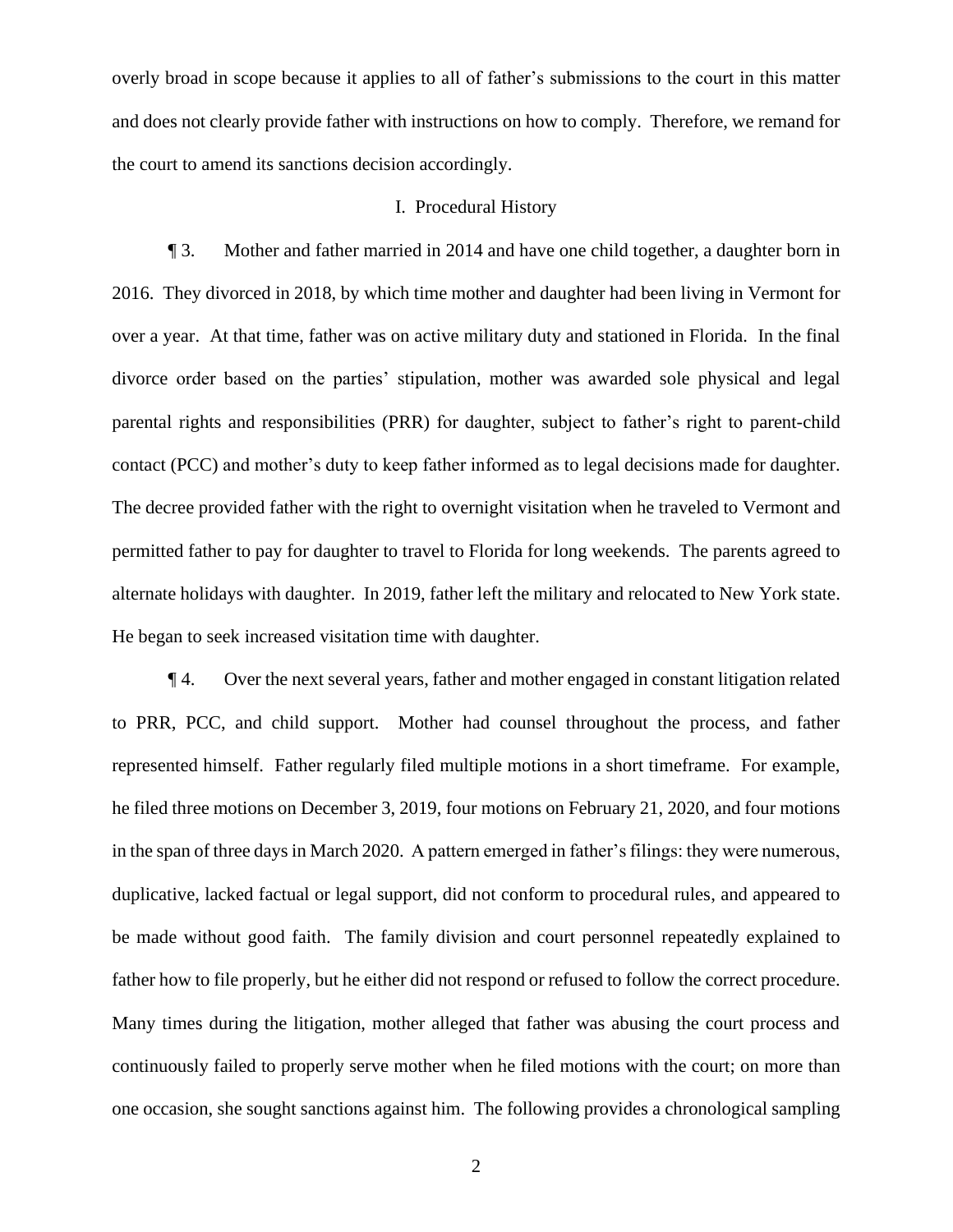of father's behavior throughout the underlying litigation. Although most of the chronology relates to the PCC and PRR litigation, father engaged in the same behavior regarding the parties' childsupport litigation, including making multiple requests that were without merit and not in conformance with procedural rules.

¶ 5. The family division held a hearing in May 2020 to consider a multitude of motions and rule on the parties' contradictory factual assertions, including father's allegations that he was being denied all visitation. In its order later that month, the court concluded that the evidence and best-interests-of-the-child factors from 15 V.S.A. § 665(b) supported sole legal and physical custody remaining with mother. The May 2020 order created a new schedule for PCC contact that allowed father to have visits with daughter every other weekend, provided each parent with the right for daily fifteen-minute calls whenever daughter was with the other parent, and required each parent to inform the other whenever they took daughter outside of their home state or changed their contact information or residence.<sup>1</sup>

¶ 6. In August 2020, mother filed a motion for contempt and enforcement of the May 2020 order, alleging that father had violated the order by failing to inform her that his address had changed. She also alleged that father repeatedly refused to inform her where his visitation with daughter was occurring. As a result, mother asked the court to find father in contempt of the order and to enforce the order by suspending PCC until father demonstrated strict compliance with the order. The family division ordered father to respond within fourteen days, but he did not do so. The court temporarily granted mother's motion on September 14, 2020, suspending father's PCC until a hearing could be held and stating that the motion to suspend PCC and the motion for contempt would be heard together.

 $<sup>1</sup>$  In the period between the hearing and the court's decision, mother filed an emergency</sup> motion for an interim order in which she requested the family division to ask father to "cease and desist filing further specious motion[s]" or, in the alternative, to suspend PCC until the court could make a final determination on the issue of PCC. This motion was not addressed in the May 2020 order, which made a final determination on the parties' dispute over PCC.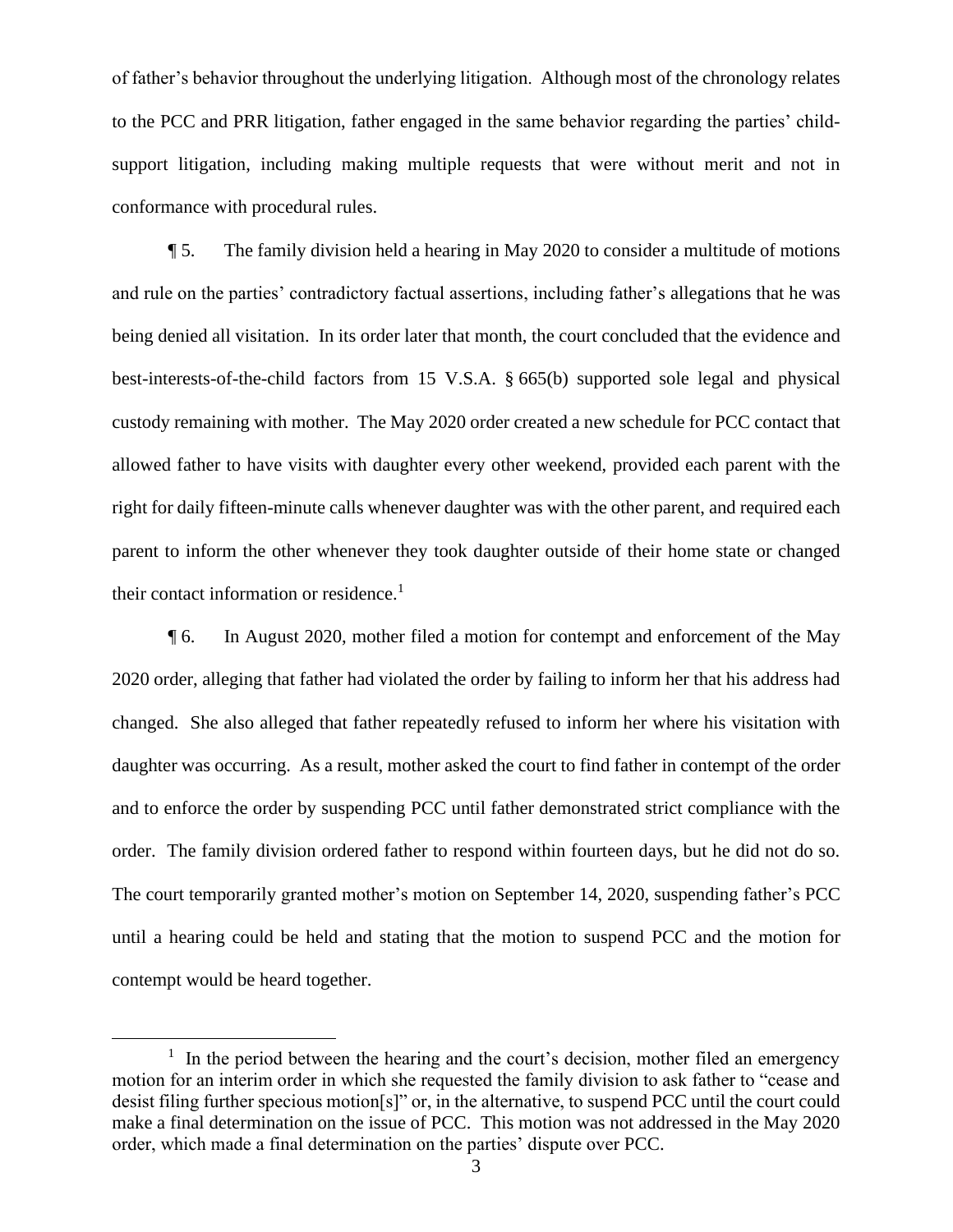¶ 7. Over the next month, father filed at least seven motions. He filed a motion for extension of time, which was granted. He filed motions to clarify, for additional extension of time, to expedite, to modify the temporary PCC order, and "to cease child abuse," all of which the court denied on the merits or as moot. He also filed a substantive motion addressing mother's factual assertions, to which the family division responded that father could attend and present arguments at the evidentiary hearing on October 14.

¶ 8. Mother responded to father's motion to expedite the hearing, alleging that father's motions and claims amounted to harassment. That same day, mother also filed a motion for contempt, asking the family division to further limit PCC to address mother's concerns about father allegedly violating the court's order suspending PCC. Separately, mother responded to another of father's motions, denying father's allegations, suggesting the family division order a mental examination of father pursuant to Rule 5 of the Vermont Rules for Family Proceedings, and noting that father continuously failed to follow the relevant procedural rules when filing documents with the court.

¶ 9. The family division held a two-hour hearing on October 14, 2020, during which it heard testimony and took the matter of mother's motions to enforce and for contempt under advisement. The family division then issued an order stating that the temporary suspension of father's in-person contact with daughter would remain in place and asking the parties to provide arguments regarding a specific evidentiary question.

¶ 10. Father filed two motions a few days after the hearing, one of which included an asserted timeline of events but failed to make any legal arguments. The other was a motion to clarify that asserted the family division had failed to explain why it suspended his visitation. The family division denied both motions, determining that the first motion did not clearly seek any form of relief and the motion to clarify did not actually ask the court to clarify any existing order. Father also filed a one-page motion in late October, essentially asking the court to update him on

4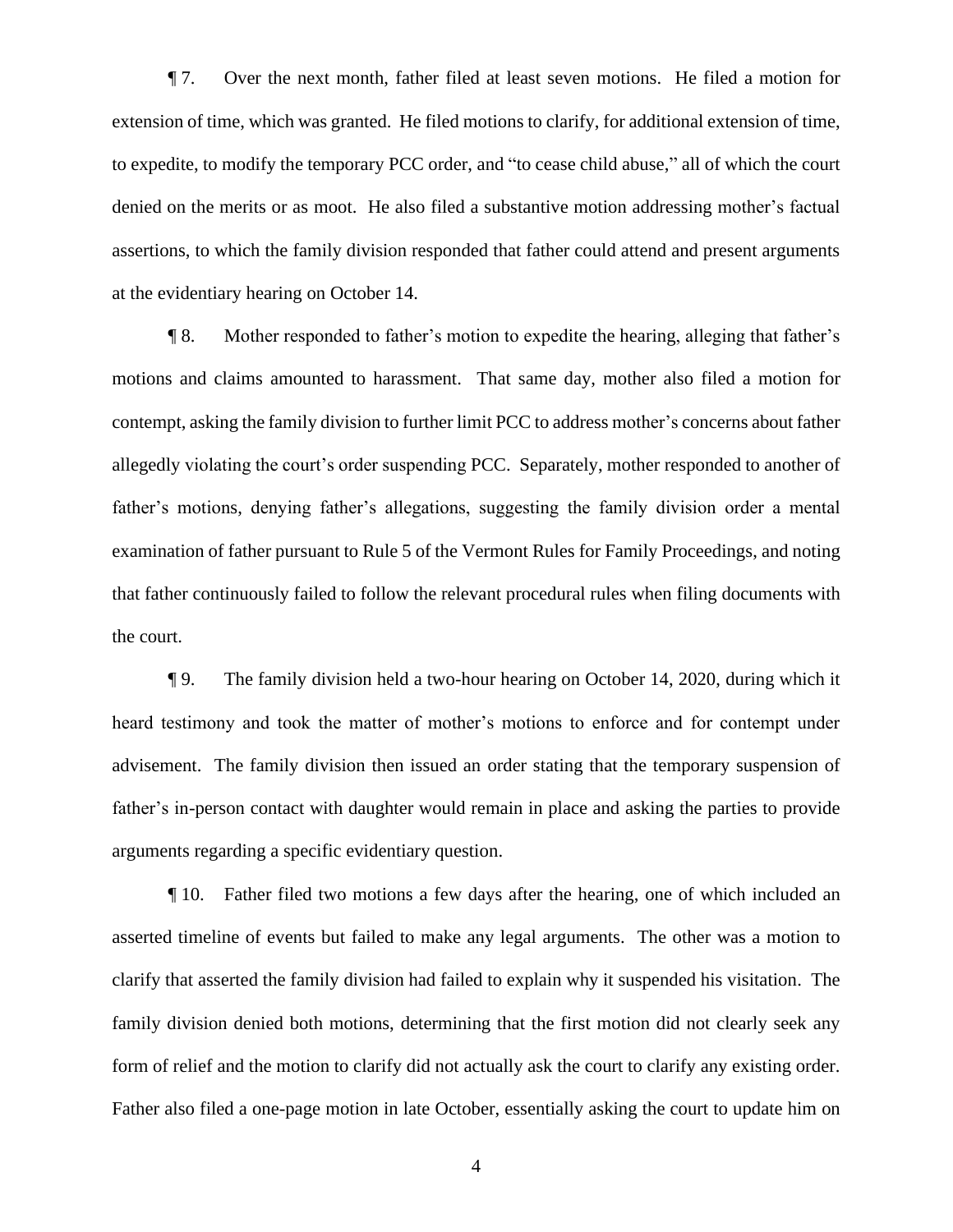the matter. On October 30, the family division issued an order restoring father's PCC and denying mother's motions for contempt and to enforce because mother failed to prove by clear and convincing evidence that father had acted in contempt of the May 2020 order.

¶ 11. In the interim, mother filed a petition for relief from abuse (RFA) in mid-October, alleging that father had stalked her and daughter. After a contested hearing before a different judge, the family division granted the RFA petition on October 30, finding that father had stalked mother and ordering father not to contact mother directly or indirectly for one year, except that father could call daughter as allowed by the custody order. Subsequently, mother filed a motion asking the family division to include daughter's identifying information in the RFA order, and an emergency motion to resolve the apparent conflict between the court's RFA order and its order restoring father's PCC. The family division clarified that although its October 2020 PCC order restored the May 2020 order giving father the right to visitation, the October 2020 RFA order temporarily limited father's contact with daughter to calls rather than in-person visits. The family division also determined that an evidentiary hearing was necessary to resolve mother's motion to clarify the RFA order, as well as mother's motion for contempt of the May 2020 order.

¶ 12. The family division scheduled a hearing for December 7. Between the family division's October 2020 order restoring father's PCC and the December 2020 hearing, father filed five additional, largely duplicative motions, including a motion for emergency hearing, motion to clarify, motion for emergent clarification, "emergency motion—answers now," and emergency motion for contempt, enforcement, and a hearing. He referred to the family division as the "Dishonorable Court," alleged that court employees did not treat him professionally, and made several personal comments about the judge, the judge's family, and the judge's work schedule. On November 25, the family division acknowledged father's repeated motions in an entry order. The court determined that the motions did not assert grounds sufficient for being heard on an emergency basis and stated that they would be considered at the December 7 hearing.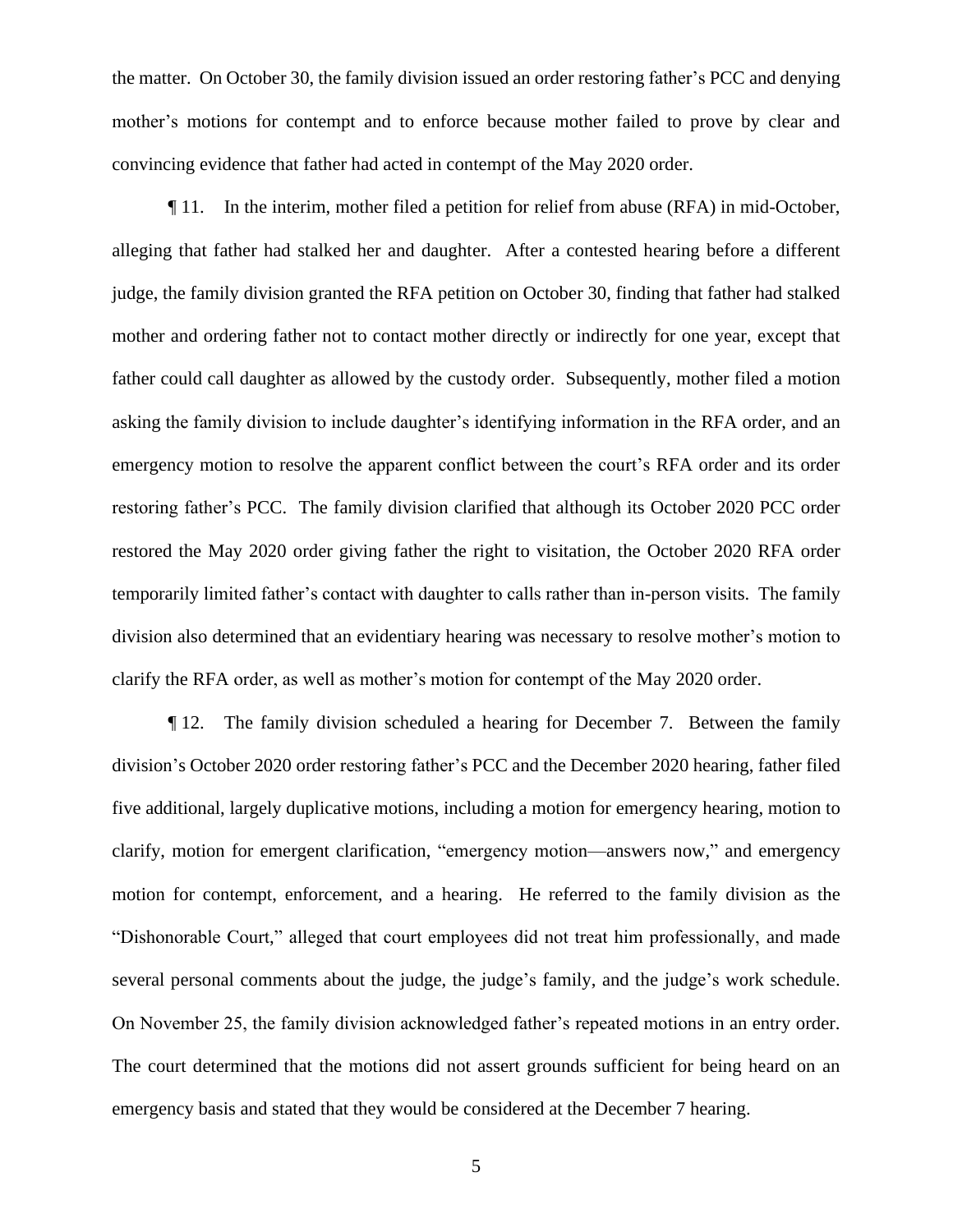¶ 13. The family division issued another entry order on December 3, clarifying the issues that would be heard on December 7. In this order, the family division noted that the May 2020 final order had not been appealed and was therefore final and binding. The court also indicated that the only remaining issue to be resolved was how to facilitate father's contact with daughter without violating the RFA's restriction against contact with mother. A few days later, on December 6, father filed a motion for contempt and the family division responded by noting that father had failed to provide proof of service pursuant to Vermont Rule of Civil Procedure 5. The court ordered father to provide a certificate of service within ten days or the motion would be denied.

¶ 14. After the December 7 hearing concluded, the family division issued an entry order clarifying father's visitation with daughter. The order required father to provide mother with a telephone without video capability for him to have a daily call with daughter and for visitation exchanges to occur at the Castleton Police Department. It otherwise maintained in effect the October 2020 RFA order and the May 2020 final order. The court also noted that many of the motions for contempt, to enforce, and to modify filed over the previous months did not comply with the applicable rules of procedure, and it ordered father to file a motion within ten days, consistent with those rules, specifying what relief he still sought.

¶ 15. On December 9, father sent an email to the Rutland Judiciary email address stating, "Consider this my certificate of service IRT [the December 4 motion for contempt] and the Entry Order just received today dated 12/6/20. Will the court now consider my motion?" Father forwarded this email to mother's attorney. Father also attempted to provide mother with a videocapable phone, but her attorney refused it. That same day, father filed a motion to compel and emailed it to the family division and mother's attorney in an attempt to serve the attorney.

¶ 16. The following day, father filed a document entitled "motion for appeal." The filing asked "to appeal the decision to take [his] scheduled rotating visitation from 15 Sep 2020- 20 OCT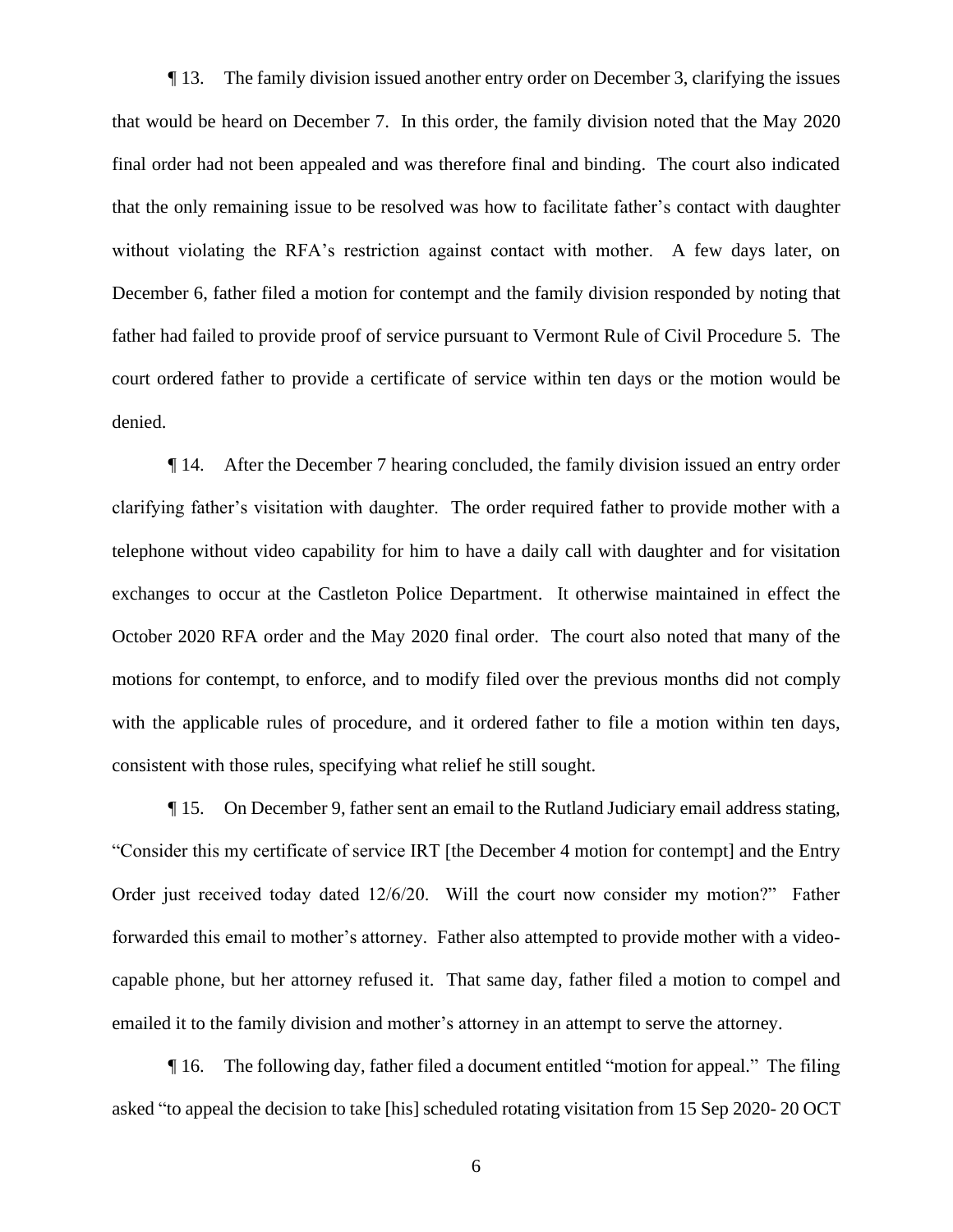2020" but did not identify which order father sought to appeal. By letter, court staff informed father on the same day that his appeal was incorrectly filed and that he must file the appropriate form, filing fee of \$295, and certificate of service to mother. The court also noted that father's motion would be dismissed if this did not occur within a month. 2

¶ 17. Mother filed a motion for relief from judgment on December 16, asking the family division to revise a paragraph from its December 7 entry order that seemed to mistakenly attribute the motions that lacked compliance with the Vermont Rules of Civil Procedure to both parties rather than solely to father. On December 17, father filed another motion claiming mother was in contempt of the May 2020 final order and asking the court to modify the December 7 order. He requested the court modify the order to temporarily provide him with full custody, to require mother to undergo a psychological examination due to his allegation that mother and maternal grandmother suffered from mental-health issues and were abusing prescription medications, and to order mother to undergo a hair test to assess drug use. The court acknowledged both parties' filings in a December 17 entry order, in which the court set expectations for the timing of responses and reiterated that father's December 10 motion for appeal was improperly filed without the appropriate appeal form and filing fee. Father did not respond to mother's motion for relief from judgment, and on January 4, 2021, the court granted mother's motion in part, confirming that the sentence in question applied solely to father's motions but declining to revise and re-enter the December 7, 2020, order.

¶ 18. In the interim, on December 18, mother moved to further restrict father's contact with daughter, arguing that father's harassing behavior was a real, substantial, and unanticipated

 $2<sup>2</sup>$  It does not appear that the superior court sent this appeal to the Vermont Supreme Court. A notice of appeal should always be sent to this Court, even if the appropriate filing fee has not been paid. V.R.A.P. 3(b)(1). Likewise, the family division's denials of father's December 9 and February 24 motions to appeal likely did not follow proper procedure. Infra,  $\P$  20, 22. Regarding interlocutory appeals, a party in a civil action must seek permission to appeal from the trial court pursuant to V.R.A.P. 5(b). However, it does not appear that the family division treated father's December 9 motion as a motion for interlocutory appeal.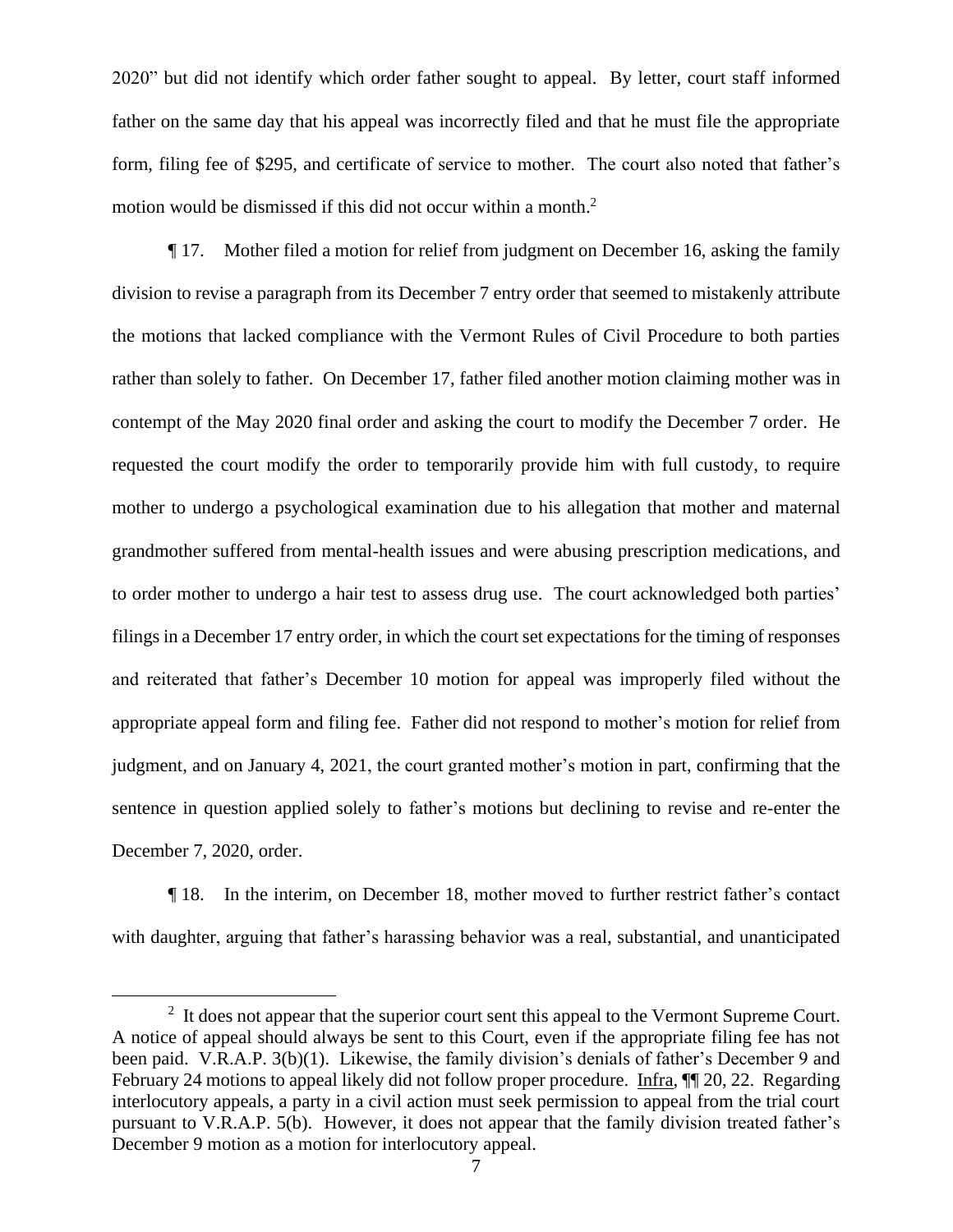change of circumstances pursuant to 15 V.S.A. § 668(a) and therefore warranted modifying PCC. Mother asserted that modifying PCC was in daughter's best interests pursuant to 15 V.S.A. § 665(b) and requested attorney's fees for the costs of the motion on the basis that father was engaging in vexatious litigation in an effort to stalk and abuse mother. Father did not respond.

¶ 19. The court granted mother's motion to modify PCC and motion for attorney's fees on January 8, 2021, noting that father's behavior made communication "dangerous and difficult, if not impossible." The court found that "[f]ather has routinely and with increasing frequency and virulence, violated the orders of this court and behaved in an erratic and abusive manner to those around him" and that his abuse of mother "has negatively impacted [daughter]." It also acknowledged that father had been arrested twice in two weeks due to conduct related to the ongoing litigation: once for allegedly violating the RFA order and another time for allegedly engaging in disorderly conduct related to calling the Vermont State Police. As a result, the court modified PCC, finding that father's escalating behavior constituted a real, substantial, and unanticipated change in circumstances under 15 V.S.A. § 668(a) and that modifying PCC was in daughter's best interests under the nine factors listed in 15 V.S.A. § 665(b). The court ordered father to obtain mother's prior written permission before taking daughter from Vermont, limited phone contact between father and daughter to a nightly phone call between 5:30 and 6:00 p.m. for a maximum of fifteen minutes on a phone without video-call capacity, clarified that communications between mother and father were not required if they violated any terms of the RFA order, and required all in-person visits between father and daughter to be supervised by someone approved by mother and to be limited to specific days and times. The family division also granted mother attorney's fees in connection with the filing of her motion to modify because it found that father's actions were not taken in good faith, and it asked mother to file an affidavit regarding her attorney's fees related to the motion.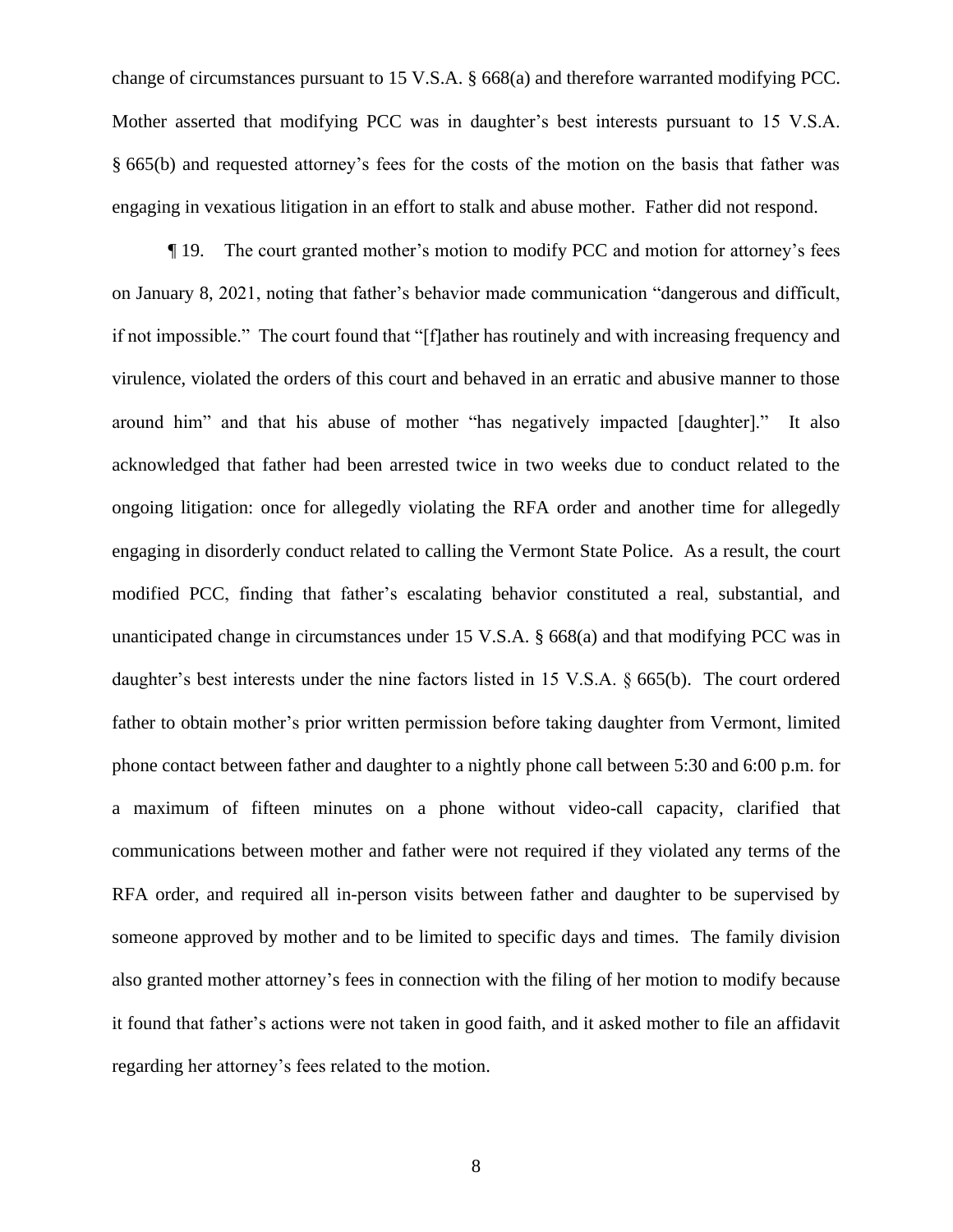¶ 20. Shortly afterwards, in two separate entry orders on January 11, 2021, the family division denied father's motion for contempt from December 17, denied father's motion to compel mother to accept the video-capable phone from December 9 as moot, and denied father's December 9 motion to appeal because he failed to file the appropriate forms and fee despite being directed to do so by the family division in its December 17 order.

¶ 21. Mother filed the attorney's fees affidavit on January 12. Father filed a motion on January 25 contesting the family division's grant of mother's request for attorney's fees and asking the family division to consider the fact that mother chose to hire an attorney and father chose to represent himself. On January 27, the family division granted mother \$1155 in attorney's fees pursuant to its January 11 decision. The family division determined that father's motion did not raise any issues appropriate for a hearing because the motion belatedly discussed the merits of the motion for attorney's fees, which had already been granted in the court's January 11 decision.

¶ 22. On February 11, father submitted an emergency motion for hearing, in which he made a variety of factual assertions alleging both mother and the family division committed deception and misconduct, and he expressed dissatisfaction with the existing PCC schedule. He submitted a duplicate copy of the motion two days later. The family division sent a letter to father stating that he must first file a motion to modify PRR and PCC, as well as submit the filing fee. Father also attempted to appeal the October 2020 RFA order in mid-to-late February, but he did not submit the filing fee. The family division later denied father's motion to appeal the RFA order on February 24, noting that the time for appeal had passed.

¶ 23. Meanwhile, on February 21, father emailed the family division asking for the dismissal of all associated filing fees due to the Judiciary's emergency administrative order addressing the COVID-19 pandemic. A magistrate judge responded on February 22, denying father's motion to waive all filing fees because the continuation of the administrative order did not constitute a sufficient basis for a fee waiver. The judge informed father that he could apply to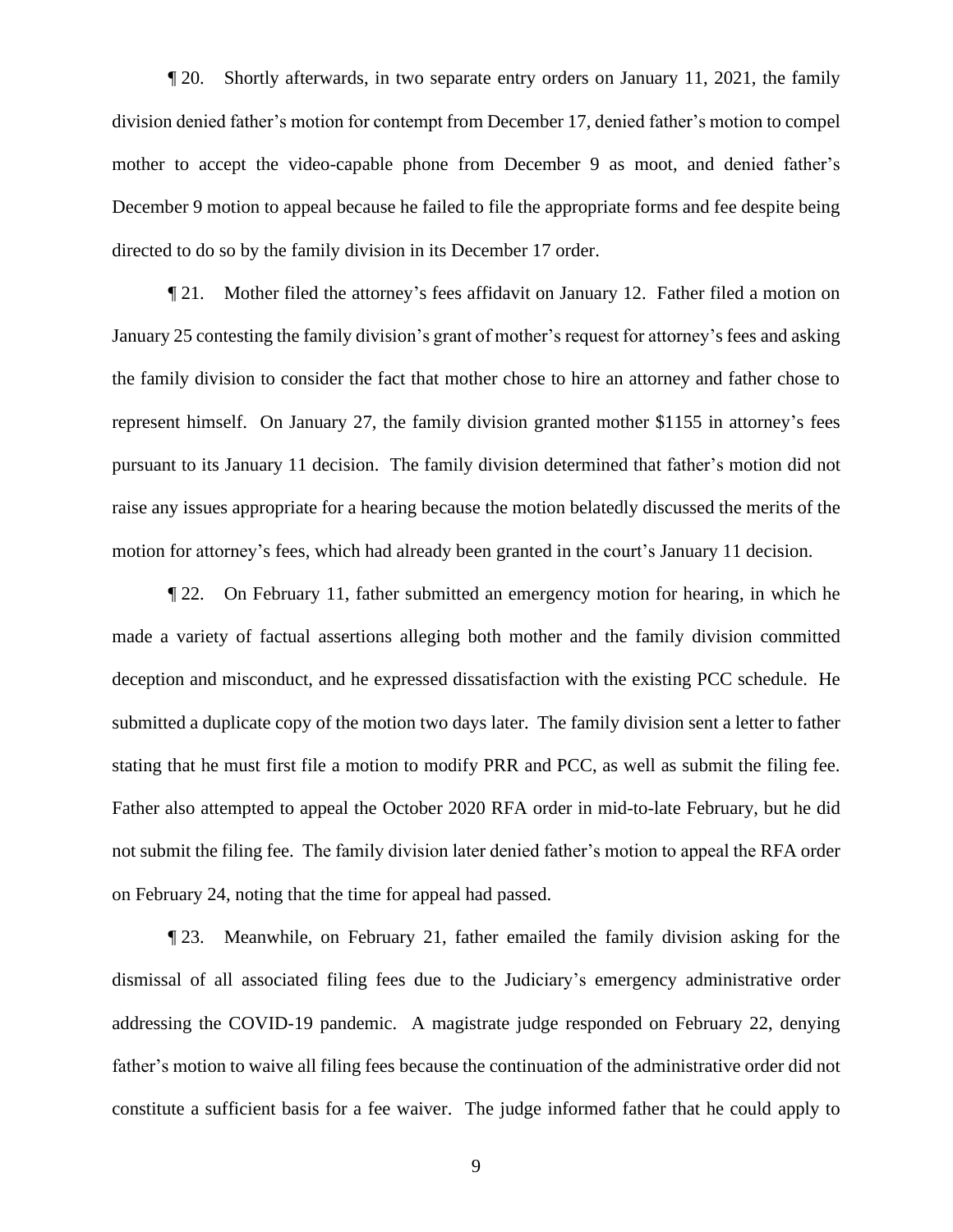waive the filing fee and attached the application form. The family division subsequently also denied father's motion to waive all filing fees on February 24.

¶ 24. On February 23, mother filed an opposition to father's motions, noting that father had submitted four motions in ten days via email (the emergency motion for hearing, its duplicate, a motion for modification of child support, and the appeal of the RFA order), arguing that each of the motions failed to comply with the applicable rules, and alleging that the motions failed to raise substantive issues of law. Father filed a motion to modify PRR and PCC on March 5 that requested an emergency hearing, waiver of all filing fees, and an order of contempt against mother. He did not submit an application to waive the filing fee, and instead argued that he should be granted a waiver of the filing fees on the merits of his legal arguments. Also on March 5, father appealed the family division's decision to grant mother's motion for attorney's fees. The family division acknowledged receipt and directed father to submit a filing fee or file the correct form to waive the filing fee. The response included the forms and informed father that he needed to respond within a month or the motions would be dismissed. This time, the family division transmitted the notice of appeal to this Court. This Court acknowledged receipt of father's notice of appeal on March 5 and sent him a letter with the docket number and instructions under the Vermont Rules of Appellate Procedure for filing a docketing statement and ordering transcripts.

¶ 25. For the first time, father filed the proper application to waive filing fees and service costs on April 1, which the superior court clerk denied the next day because father's responses on the application indicated that he was ineligible for a waiver. The application informed father that he had the right to appeal the denial, but that his appeal must be filed within seven days of the order. Father filed an appeal from the denial of his filing fee waiver application on April 15, asserting that the costs were incorrect and that he had tried to contact the court multiple times, and requesting that he not be charged any fees until the family division corrected his child support guidelines, an issue unrelated to the filings he was appealing.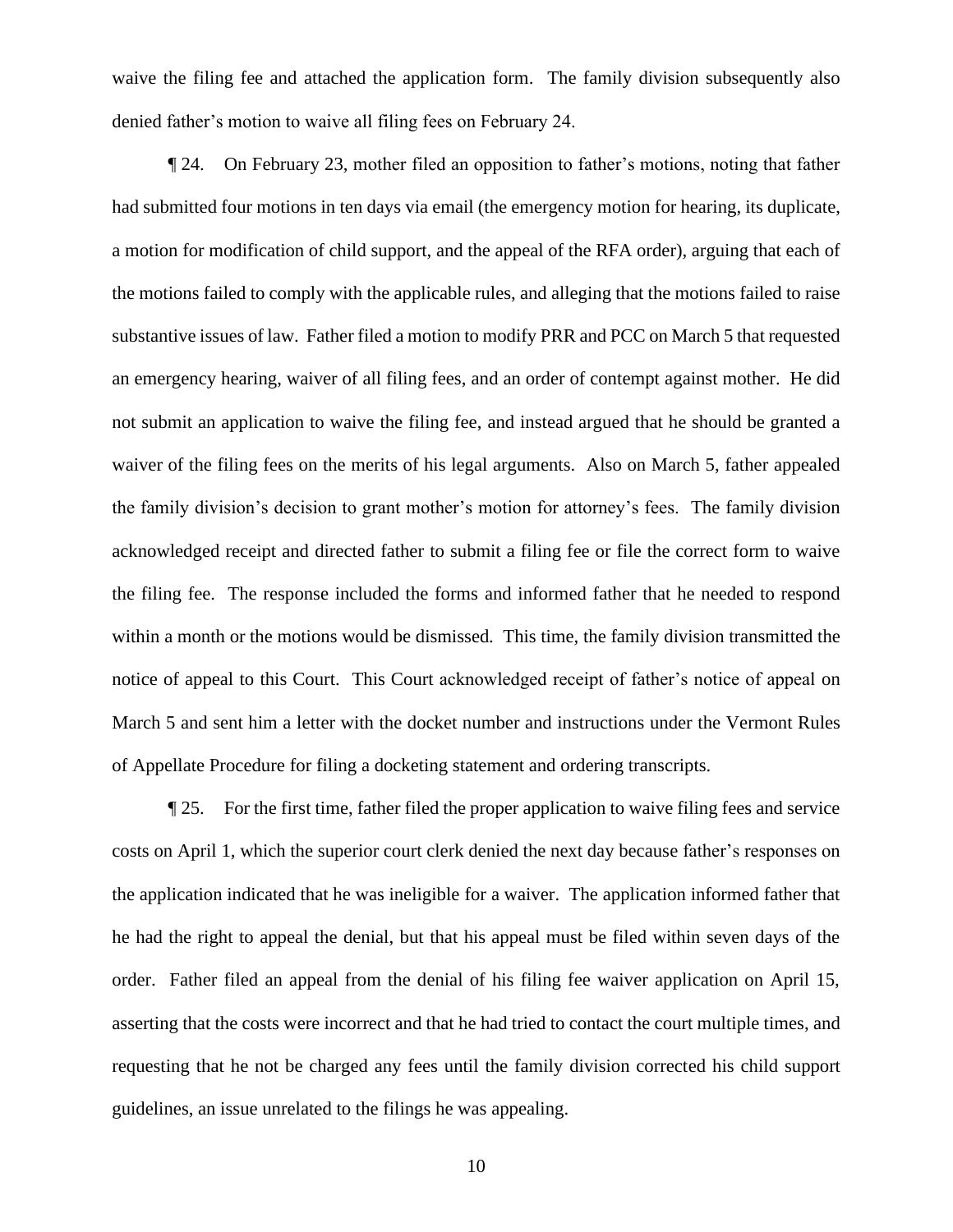¶ 26. This Court responded to father's appeal from both the waiver-of-fee decision and the attorney's-fees decision in an entry order on April 15, noting that father had failed to appeal the waiver-of-fee decision within the required seven days pursuant to Vermont Rule of Civil Procedure 3.1(d) and informing father that he needed to pay the filing fee by the end of April or his attorney's-fees appeal could be dismissed without further notice. This Court dismissed the attorney's-fees appeal as untimely filed on April 19, noting that father failed to file his notice of appeal within thirty days of the family division's January 27, decision, pursuant to Vermont Rule of Appellate Procedure 4(a)(1). The Court further acknowledged that father did not need to pay the filing fee because the appeal was dismissed.

¶ 27. While the above appeals were ongoing, the family division on March 8, 2021, issued an entry order asking mother to respond within ten days to father's motions. In response, mother filed a motion for sanctions on March 16.

¶ 28. In her motion, mother emphasized father's "record of noncompliance and disobedience" with supervised visitation; his violations of the RFA order and subsequent arrests; and his numerous motions alleging facts against mother that the trial court had already found to be false. She characterized father's actions as "mak[ing] harassing and baseless representations to the court" that amounted to vexatious litigation and argued that he was continuously stalking her using the court system. Mother also argued that father repeatedly failed to conform his pleadings to the Vermont Rules of Civil Procedure, in particular Rules 5 and 11(a). Finally, mother asked the court to impose Rule 11 sanctions against father to deter what she characterized as harassment of her and abuse of the judicial process.

¶ 29. Mother did not note specific motions or filings that she wanted father to correct or withdraw in either her attorney's communications with father or her motion for sanctions, but she noted that father filed four documents in ten days and asserted that almost all of the motions father had filed over the several months leading up to March 2021 did not contain legal or factual support.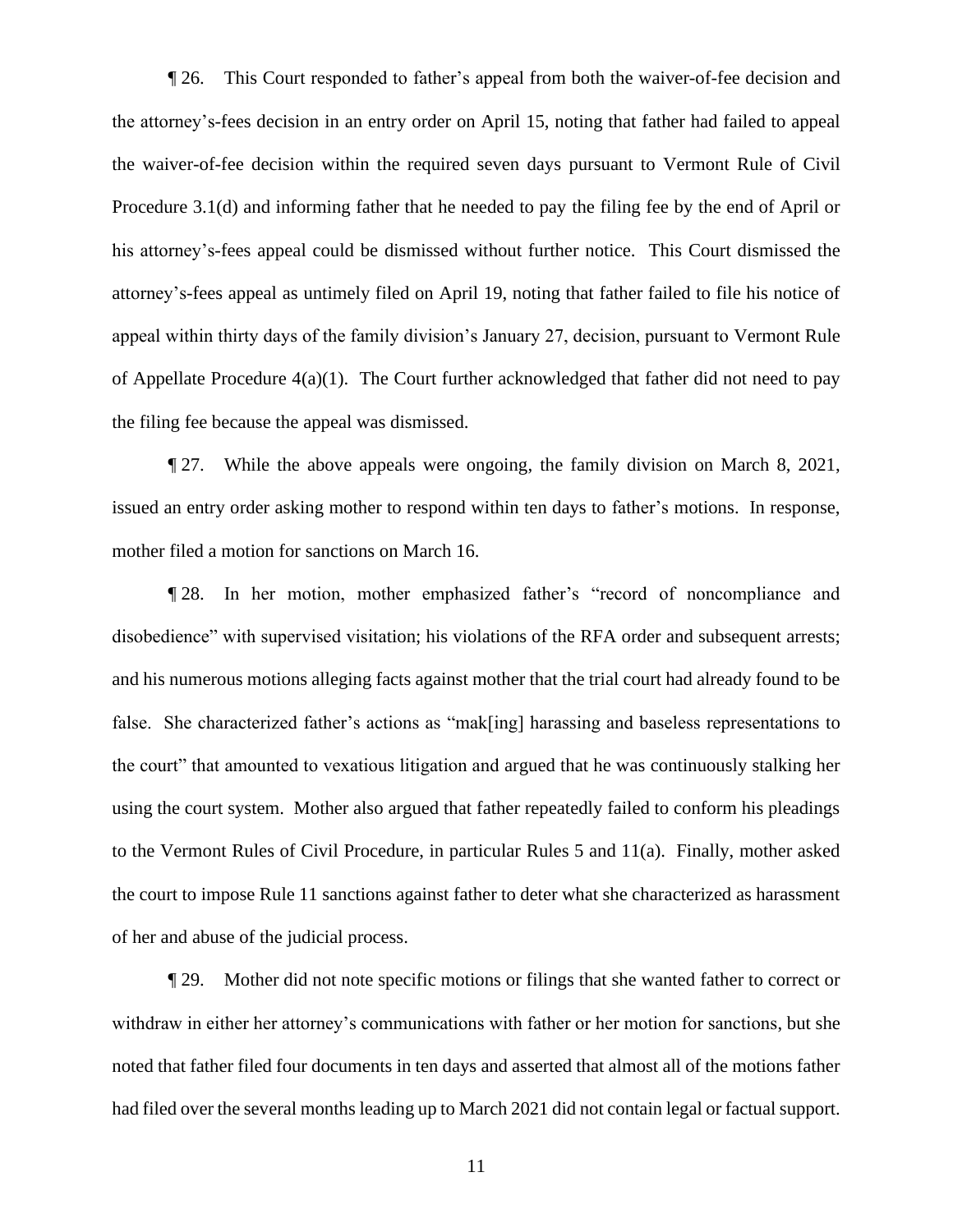Mother had provided father with a draft of the sanctions motion and a certificate of service in February, but father did not correct any filings, withdraw any motions, or otherwise respond within the required twenty-one days.

¶ 30. Father filed a response to mother's motion for sanctions on March 26 that solely disputed mother's factual claims. Later that day, the family division issued an entry order that noted this failure to respond to mother's substantive legal arguments, and it directed father to respond within fourteen days in a written filing five pages or fewer and containing his legal arguments against the sanctions. Father responded on April 2 with a five-page motion that did not address the sanctions motion, instead repeating his factual allegations from his prior motions seeking modification of PRR, a contempt order, and modification of child support, and making policy arguments about parental involvement in their child's life, the COVID-19 pandemic, and child mental health.

¶ 31. On April 20, the family division granted mother's request for sanctions. Specifically, it enjoined father "from filing any further pleadings in this case unless signed by an attorney licensed to practice law in the State of Vermont or without first obtaining permission from this Court." Despite this order, father filed two additional motions for contempt against mother on April 21 and May 6, alleging that she did not facilitate biweekly video calls between father and daughter. Father also filed an appeal to this Court from the April 2021 sanction order. It is this appeal that is before us now.<sup>3</sup>

### II. Analysis

¶ 32. On appeal, father argues that the family division is biased against him and has continually violated his constitutional rights. Father's three-page brief does not cite to any legal authority other than the U.S. Constitution, and his arguments are difficult to discern. Although he

 $3$  The family division recently made additional rulings addressing the sanction. The parties have not argued that the family division's rulings affect this appeal. The order is not a part of the record of this appeal. V.R.A.P. 10.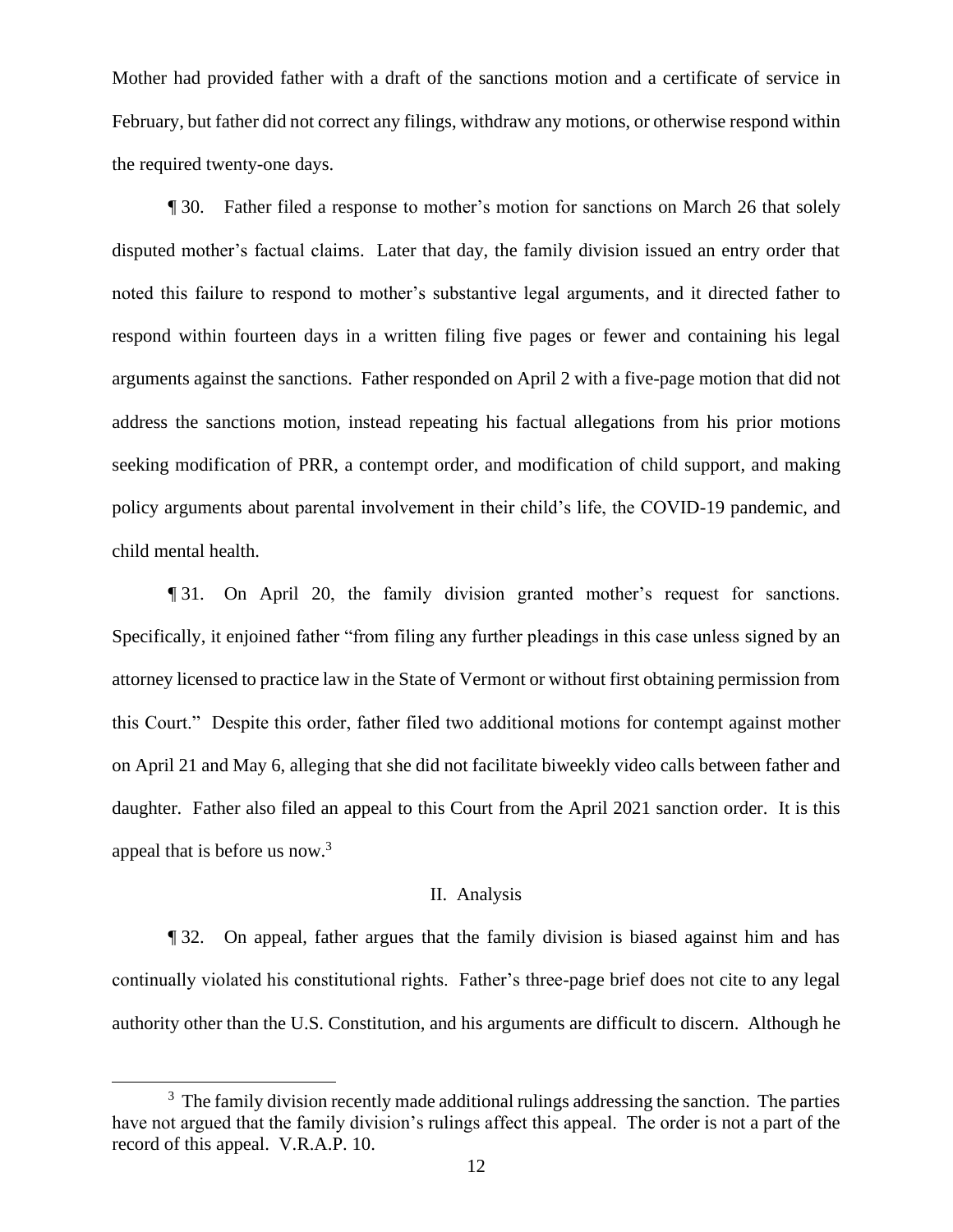appears to challenge prior orders of the family division throughout this case, the only appeal that is properly before us is from the April 2021 sanctions order. Accordingly, we limit our review to that order.

¶ 33. We review an order imposing sanctions under Rule 11 for abuse of discretion. State v. Delaney, 157 Vt. 247, 256, 598 A.2d 138, 143 (1991) ("Absent an abuse of discretion, we will not reverse a trial court's determination of a Rule 11 motion."); see also Zorn v. Smith, 2011 VT 10, ¶ 13, 189 Vt. 219, 19 A.3d 112. We will "uphold the trial court's factual findings absent clear error." State v. Brooks, 2013 VT 27, ¶ 9, 193 Vt. 461, 70 A.3d 1014 (quotation omitted).

¶ 34. Rule 11(b) governs representations to the court, and provides that:

 By presenting to the court (whether by signing, filing, submitting, or later advocating) a pleading, written motion, or other document, an attorney or unrepresented party is certifying that to the best of the person's knowledge, information, and belief, formed after an inquiry reasonable under the circumstances:

 (1) it is not being presented for any improper purpose, such as to harass or to cause unnecessary delay or needless increase in the cost of litigation;

 (2) the claims, defenses, and other legal contentions therein are warranted by existing law or by a nonfrivolous argument for the extension, modification, or reversal of existing law or the establishment of new law;

 (3) the allegations and other factual contentions have evidentiary support, or, if specifically so identified, are likely to have evidentiary support after a reasonable opportunity for further investigation or discovery; and

 (4) the denials of factual contentions are warranted on the evidence or, if specifically so identified, are reasonably based on a lack of information or belief.

V.R.C.P. 11(b). Rule 11(c) governs the imposition of sanctions for violations of Rule 11(b), stating, "[i]f, after notice and a reasonable opportunity to respond, the court determines that [Rule 11(b)] has been violated, the court may, subject to the conditions stated below, impose an appropriate sanction upon the attorneys, law firms, or parties that have violated subdivision (b) or are responsible for the violation." V.R.C.P. 11(c). A sanction under Rule 11(c) must "be limited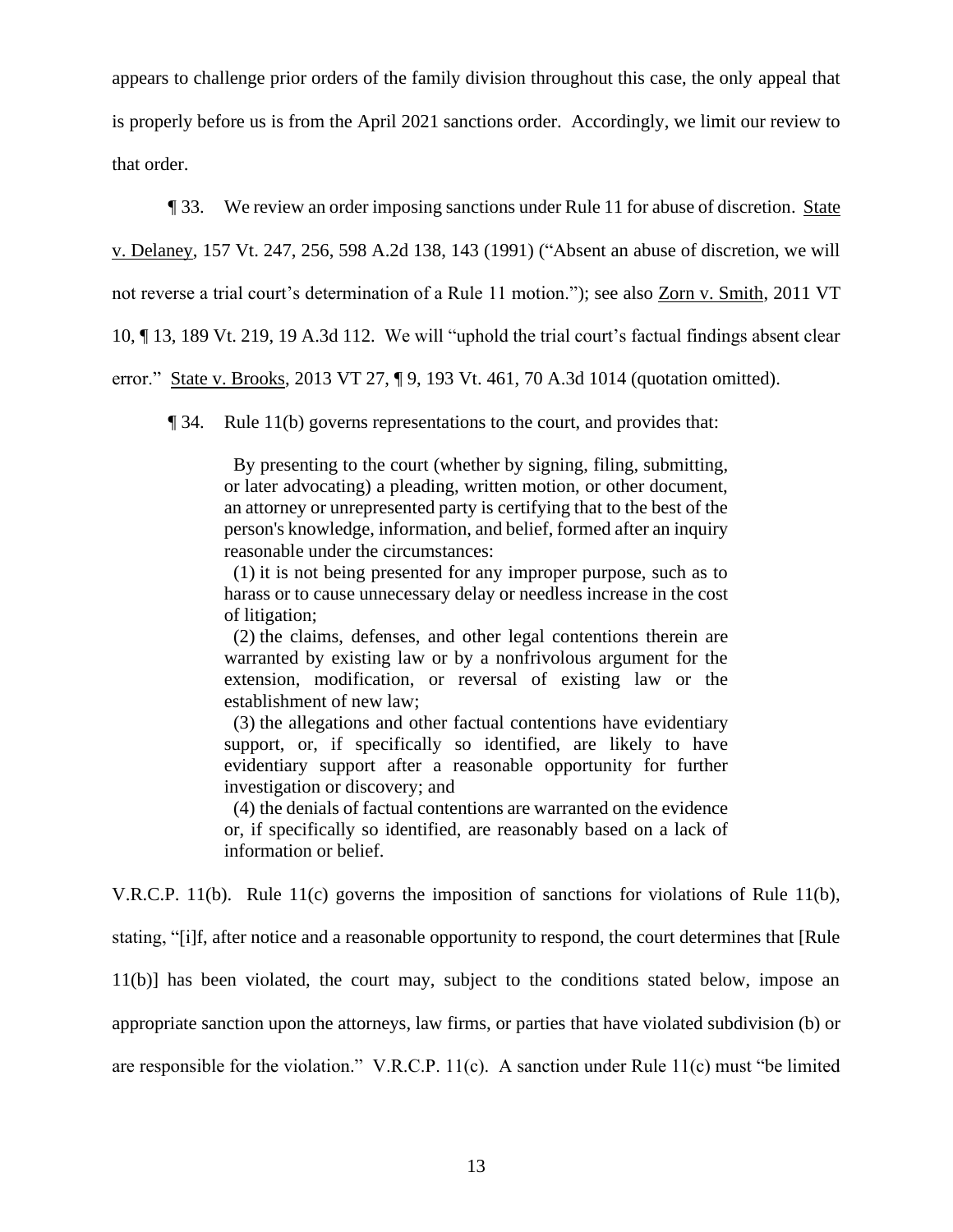to what is sufficient to deter repetition of such conduct" and "may consist of, or include, directives of a nonmonetary nature." V.R.C.P. 11(c)(2).

¶ 35. In Zorn, this Court considered whether a prefiling injunction against a litigant is an appropriate sanction under Rule 11. 2011 VT 10. We employed the analysis used by the United States Court of Appeals for the Second Circuit, which included the following five factors:

> (1) the litigant's history of litigation and in particular whether it entailed vexatious, harassing or duplicative lawsuits; (2) the litigant's motive in pursuing the litigation, e.g., does the litigant have an objective good faith expectation of prevailing?; (3) whether the litigant is represented by counsel; (4) whether the litigant has caused needless expense to other parties or has posed an unnecessary burden on the courts and their personnel; and (5) whether other sanctions would be adequate to protect the courts and other parties.

Id. ¶ 18 (quoting Safir v. U.S. Lines, Inc., 792 F.2d 19, 24 (2d Cir. 1986)). These factors attempt to strike a balance between a litigant's right to court access and the need to protect the court and other parties from wasting resources. Id. As we indicated in Zorn, "[t]he ultimate question is 'whether a litigant who has a history of vexatious litigation is likely to continue to abuse the judicial process and harass other parties.' " Id. (quoting Safir, 792 F.2d at 24). This appeal requires us to consider two issues: whether the family division acted within its discretion in imposing a prefiling injunction and whether the imposed injunction is sufficiently precise.

# a. Discretion to Impose Sanctions

¶ 36. We conclude that the family division acted within its discretion in imposing a prefiling injunction in this case. On appeal, father does not challenge any of the court's findings other than its determination that his filings were made in bad faith, which he seems to contest by listing a summation of facts that he asserts justifies his behavior. However, the family division, as the trial court in this matter, "is in the best position to determine the credibility of the evidence and witnesses before it and to then weigh that evidence." State v. Huston, 2020 VT 46,  $\P$  10, 212 Vt. 363, 236 A.3d 1291. Where, as here, there is conflicting testimony and factual allegations, the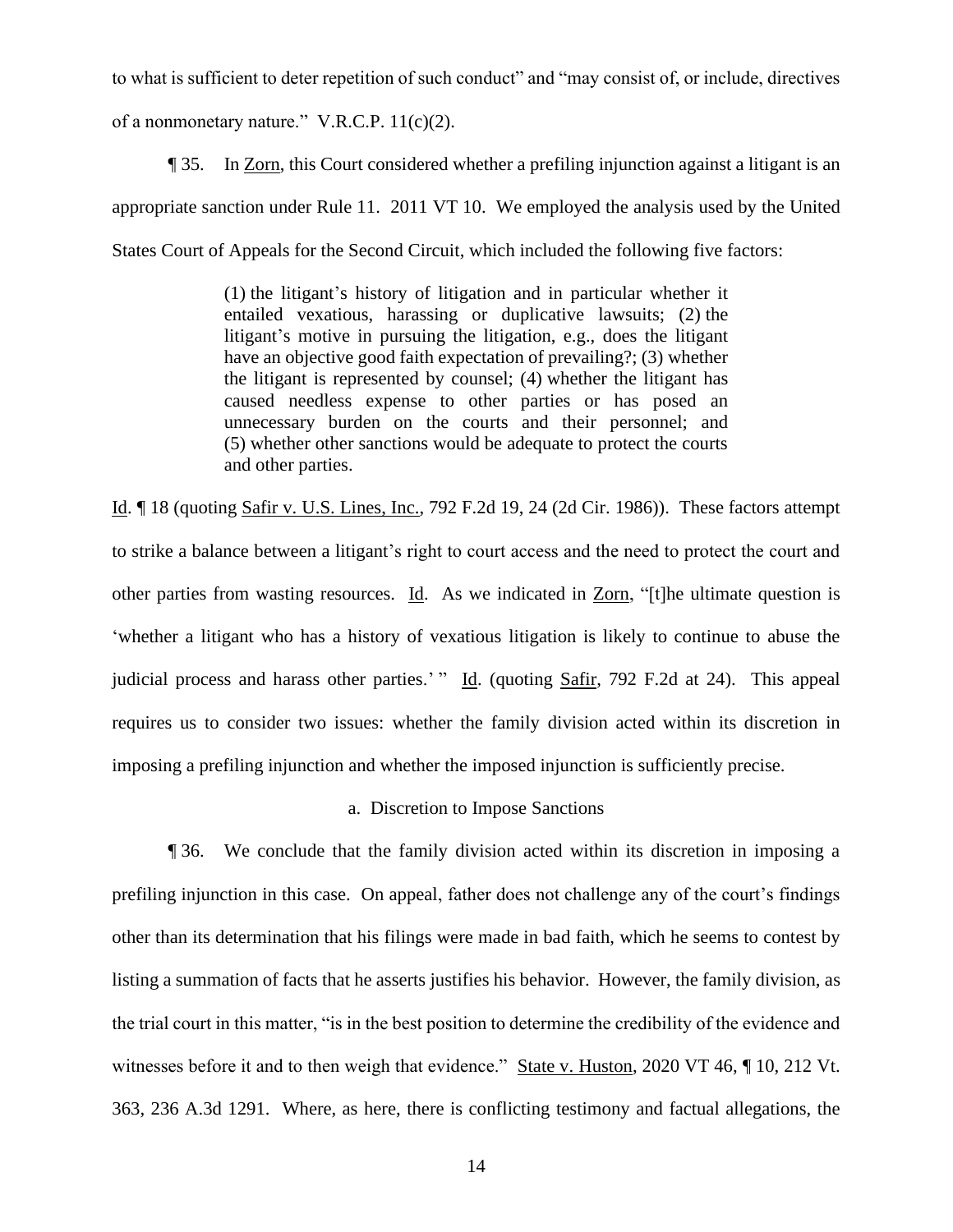trial court " 'has the exclusive right to resolve' " the conflict and make factual findings. Id. (quoting Potwin v. Tucker, 126 Vt. 414, 418, 234 A.2d 430, 433 (1967)).

¶ 37. As to the first Safir factor, the evidence supports the family division's finding that father's history of litigation in this matter involved filing vexatious, harassing, and duplicative motions with no good-faith motive and no support in fact or law. It further found, and noted that father had admitted, that father was engaging in an escalating pattern of vexatious litigation and abusive behavior. The family division had previously found that father's behavior had worsened over time, and that he had "routinely and with increasing frequency and virulence, violated the orders of this court and behaved in an erratic and abusive manner to those around him." In addition to violating the RFA order, father had made "derisive, inflammatory, and abusive comments" to opposing counsel and court staff and had "filed numerous ill-conceived motions without following the proper procedure and/or without substantial basis in law or fact."

¶ 38. Regarding the second factor, the record supports the family division's findings that father appeared to be motivated by the improper purpose of harassing mother and needlessly increasing the cost of litigation. The vast majority of his legal claims had no basis in existing law, and the family division repeatedly found that his factual assertions, allegations, and denials of mother's factual claims did not have evidentiary support. This lack of evidentiary basis for his claims indicates a lack of good faith, as do his continued illegitimate assertions that are intended to embarrass and harass mother.

¶ 39. Turning to the third factor, the family division acknowledged that father represented himself throughout the proceedings, but, as acknowledged in Zorn, emphasized father's obligation to comply with the procedural rules. 2011 VT 10, ¶ 22. Although pro se litigants "receive some leeway from the courts, they are still 'bound by the ordinary rules of civil procedure.' " Id.  $\parallel$  22. The record reflects that father repeatedly chose not to comply with relevant rules even after the judge or court staff instructed father on how to comply.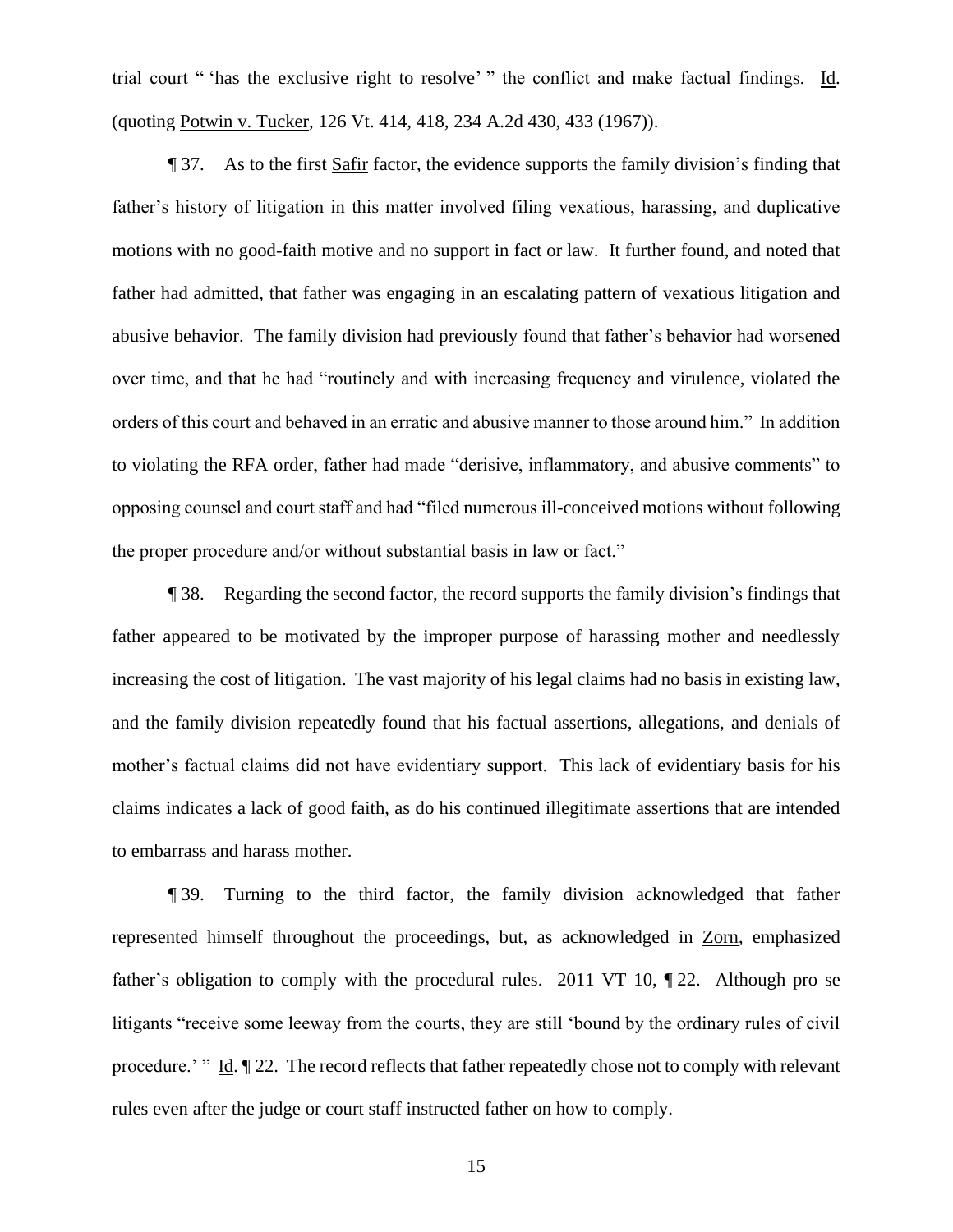¶ 40. In consideration of the fourth factor, the court further noted that father's filings burdened mother financially, and needlessly expended valuable court time and burdened the court and court staff. Moreover, father's behavior had already resulted in the court awarding mother attorney's fees against father.

¶ 41. Moving on to the fifth and final factor, the court determined that requiring an attorney to sign father's pleadings would prevent duplicative filings and filings not based in fact or law, and that requiring father to seek permission to file would reduce the burden on mother by providing a filter. Filtering father's impulses through an attorney's professional obligations or the court's discretion to refuse improper and harassing filings is an appropriate and adequate measure to protect both mother and the court from the burdens of responding to and adjudicating vexatious litigation. Because father repeatedly violated Rule 11(b), met the majority of the Zorn factors, and showed no indication of ceasing his harassment, the family division did not abuse its discretion in concluding that a prefiling sanction under Rule 11(c) was warranted.

¶ 42. The next question is whether the injunction in this case was specific enough as to procedure to ensure father's continued access to the court system.

## b. Precision of Sanctions

¶ 43. Although a prefiling injunction is warranted under the facts of this case, it must be imposed with caution so as not to unduly restrict an unrepresented party from access to the court. See <u>Zorn</u>, 2011 VT 10,  $\sqrt{2}$  23. The sanction imposed in this case is distinguishable from the overly broad one imposed in Zorn, which similarly involved a pattern of vexatious filings by a pro se litigant.

¶ 44. The plaintiff in Zorn was initially represented by counsel when he sued the defendant for legal malpractice. The court granted summary judgment and an award of around \$26,000 on his malpractice claim. Over the next several years, the defendant failed to pay, and the plaintiff obtained a writ of execution on the judgment. By the time the defendant paid his first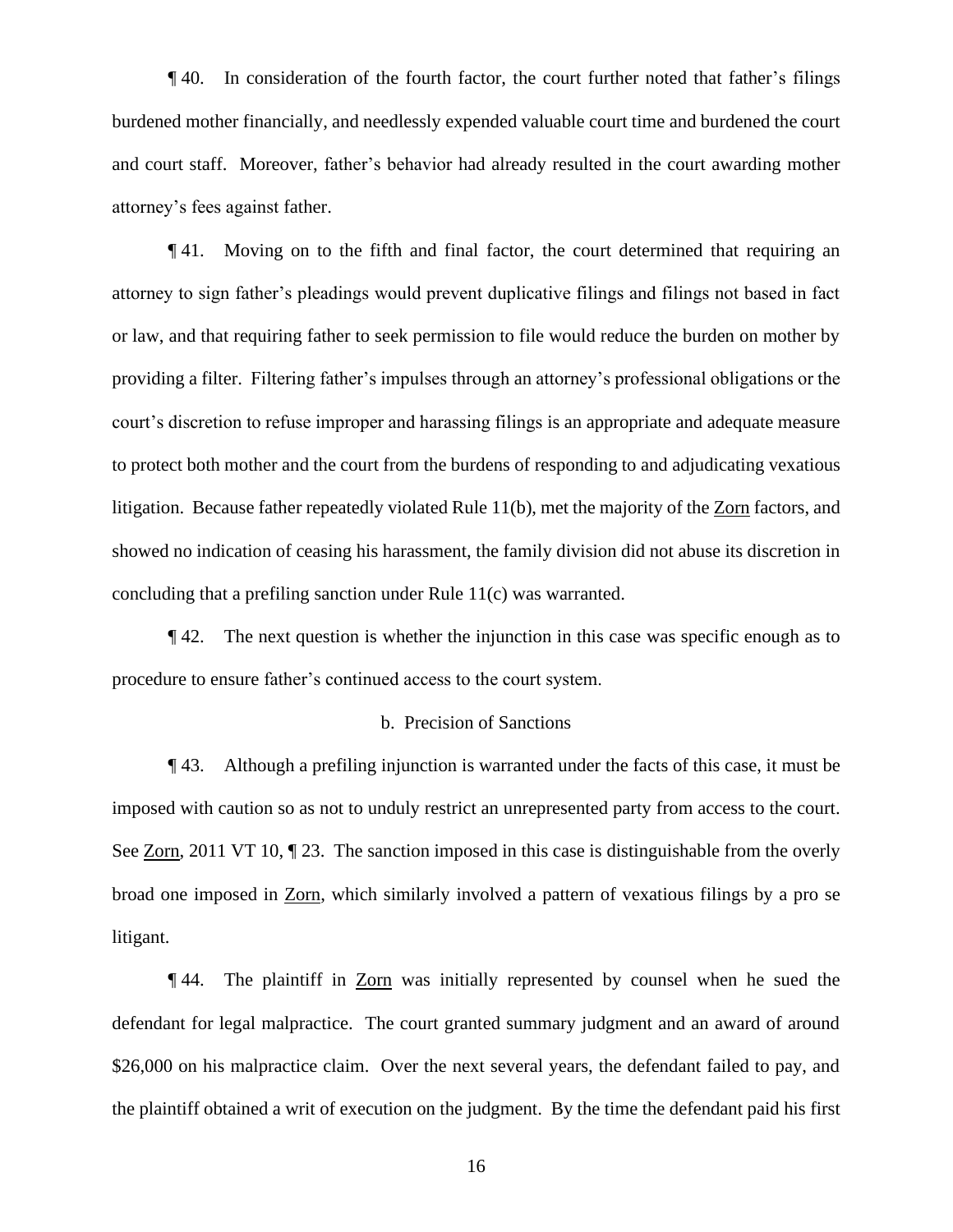\$50 towards the balance, it had risen to roughly \$43,500, including interest. The plaintiff filed a pro se motion for criminal contempt, but the court denied it and explained that civil contempt was the only avenue available. The plaintiff then filed a series of "largely incomprehensible" motions, including another motion for contempt, a motion for renewal of judgment, and an amended complaint that named the trial judge as a defendant, all of which the court denied. Id. ¶ 5. The plaintiff also filed papers with the superior court alleging that the court had engaged in "unconstitutional, conspiratorial, and treasonous" actions and indicating that he had made complaints to the Federal Bureau of Investigation and Internal Revenue Service related to the court's denial of his motions. Id. ¶ 6. Over an additional several years, the plaintiff continued to file motions and appeals that were denied for lack of legal and evidentiary support. Id. ¶¶ 6-9.

¶ 45. Ultimately, the court directed the plaintiff to show cause why he should not be sanctioned for filing five motions that lacked legal and evidentiary support. The plaintiff did not address the court's order in his response, instead submitting a lengthy filing that accused the defendant and the court of conspiring against him. As a result, the court sanctioned the plaintiff for violating Rule 11(b)(2)-(3) and directed the court clerk to refuse to accept any future pleadings from the plaintiff unless they were signed by an attorney. The plaintiff appealed the sanctions.

¶ 46. This Court affirmed the trial court's decision as within its discretion but modified the sanctions order regarding two issues. Id. ¶ 13. We limited the sanction to the underlying case between the plaintiff and the defendant and modified the order to allow the plaintiff to demonstrate that he did not have the resources necessary to hire an attorney to represent him further in the matter. Id. In upholding the sanction order, we noted that the trial court had "identified five filings that plainly violated Rule 11" and "were repetitive and unsupported by fact or law." Id. ¶ 15. Although "[t]he right of access to justice is fundamental in our state constitution," the "right is not unlimited." Id. ¶ 16. "[L]itigants are not free to abuse the courts by inundating them with frivolous suits which burden the administration of the courts for no useful purpose." Id.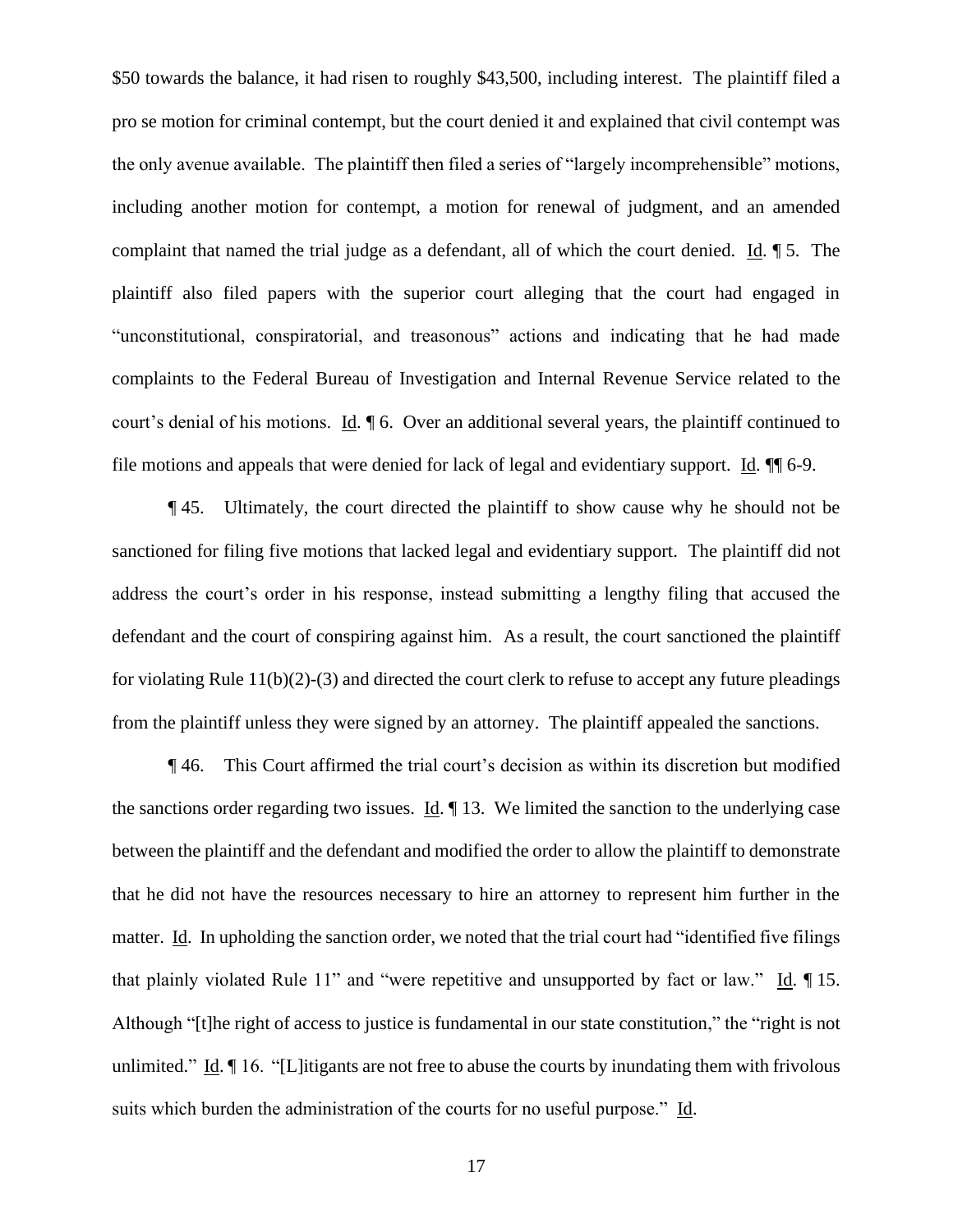¶ 47. Here, father has the option of either having a licensed attorney sign his filings or obtaining permission from the family division before filing further pleadings in this case. Whereas the sanction in Zorn was overbroad because it appeared to apply to any proceeding involving the plaintiff and potentially prevented the plaintiff from filing meritorious pleadings due to his inability to pay for a lawyer, these considerations have already been addressed in the sanctions order before us. The order is limited to the present case, and father is still permitted to file motions pro se provided he first obtains permission from the family division. The present sanctions order is therefore less onerous than the sanction in Zorn.

¶ 48. Nonetheless, the family division's order in this case was unclear because it did not inform father of an appropriate procedure to follow for requesting court permission to file future pleadings. We therefore conclude that the order requires further clarification. The family division should articulate a procedure for father to follow, such as filing a separate document along with each future motion that asks for permission and states the relevant facts, law, and motivation for the motion. Father has demonstrated difficulty with understanding court procedure and appropriate conduct, but it is vital that the court provides clarity as to the methods by which he can revise and resubmit his filings in the event there is a legitimate reason for his pleadings.

¶ 49. If father continues to submit non-permitted filings without following the court's established procedure for asking permission, the family division need not consider the merits of the pleading but must inform father that his filing is refused by issuing an appropriate order indicating that it will not be acted upon. Further, the family division must include the nonpermitted filings in the record to facilitate this Court's review of whether the family division appropriately denied permission for a particular pleading if an appeal is taken. Additionally, the family division must allow father to respond to motions filed by mother and to appeal decisions by the family division without first obtaining permission from the court unless it is required by rule. Because we determine that father's responses to mother's motions are outside of the scope